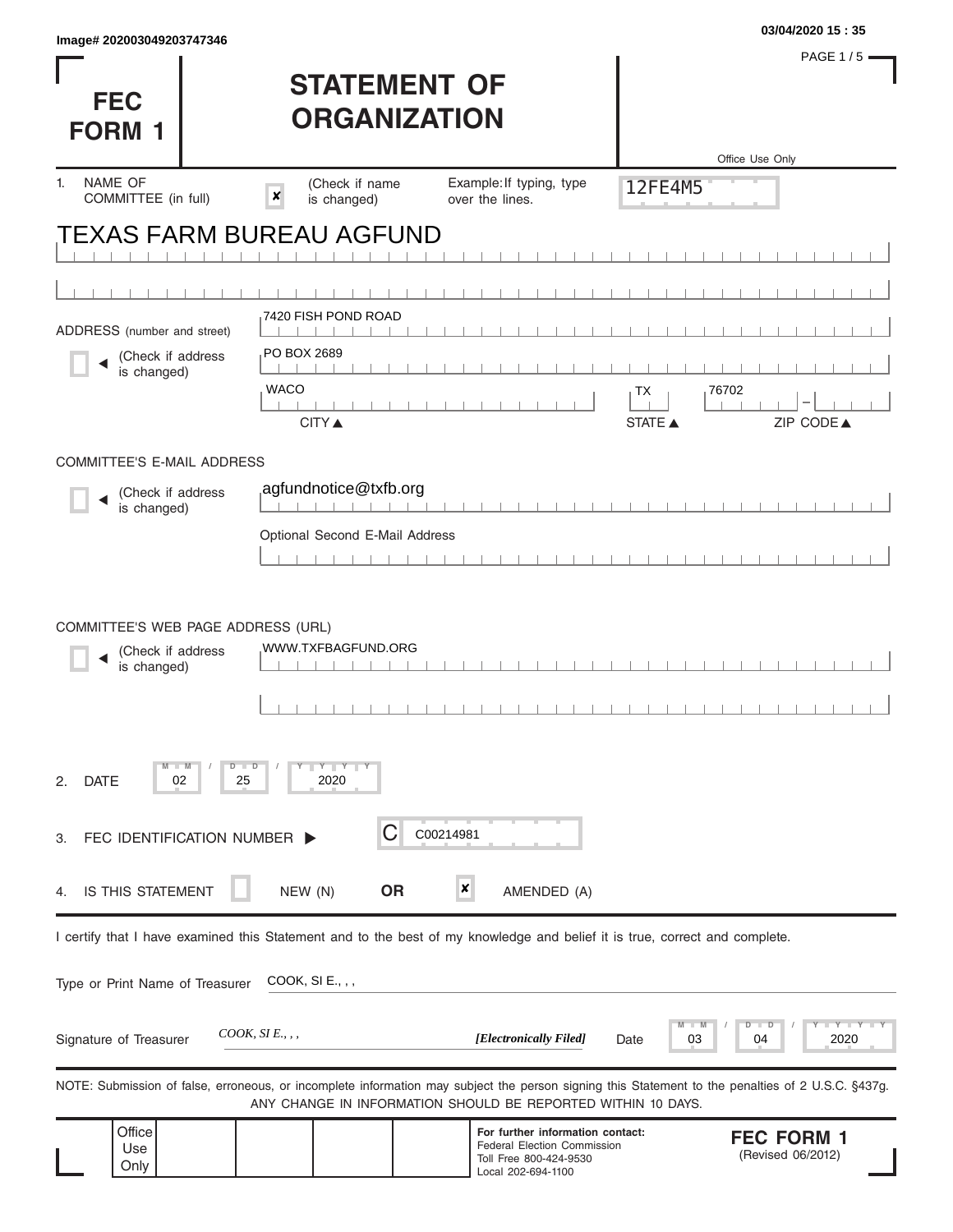I

|                      |                   | FEC Form 1 (Revised 02/2009)                                                                                                                                                                                                | Page 2                                   |
|----------------------|-------------------|-----------------------------------------------------------------------------------------------------------------------------------------------------------------------------------------------------------------------------|------------------------------------------|
|                      |                   | <b>TYPE OF COMMITTEE</b>                                                                                                                                                                                                    |                                          |
|                      |                   | <b>Candidate Committee:</b>                                                                                                                                                                                                 |                                          |
| (a)                  |                   | This committee is a principal campaign committee. (Complete the candidate information below.)                                                                                                                               |                                          |
| (b)                  |                   | This committee is an authorized committee, and is NOT a principal campaign committee. (Complete the candidate<br>information below.)                                                                                        |                                          |
| Name of<br>Candidate |                   |                                                                                                                                                                                                                             |                                          |
| Candidate            | Party Affiliation | Office<br>Sought:<br>House<br>Senate<br>President                                                                                                                                                                           | State<br><b>District</b>                 |
| (C)                  |                   | This committee supports/opposes only one candidate, and is NOT an authorized committee.                                                                                                                                     |                                          |
| Name of<br>Candidate |                   |                                                                                                                                                                                                                             |                                          |
|                      |                   | <b>Party Committee:</b>                                                                                                                                                                                                     |                                          |
| (d)                  |                   | (National, State<br>This committee is a<br>or subordinate) committee of the                                                                                                                                                 | (Democratic,<br>Republican, etc.) Party. |
|                      |                   | <b>Political Action Committee (PAC):</b>                                                                                                                                                                                    |                                          |
| (e)                  | ×                 | This committee is a separate segregated fund. (Identify connected organization on line 6.) Its connected organization is a:                                                                                                 |                                          |
|                      |                   | Corporation<br>Corporation w/o Capital Stock                                                                                                                                                                                | Labor Organization                       |
|                      |                   | $\boldsymbol{x}$<br>Membership Organization<br><b>Trade Association</b>                                                                                                                                                     | Cooperative                              |
|                      |                   | ×<br>In addition, this committee is a Lobbyist/Registrant PAC.                                                                                                                                                              |                                          |
| (f)                  |                   | This committee supports/opposes more than one Federal candidate, and is NOT a separate segregated fund or party<br>committee. (i.e., nonconnected committee)                                                                |                                          |
|                      |                   | In addition, this committee is a Lobbyist/Registrant PAC.                                                                                                                                                                   |                                          |
|                      |                   | In addition, this committee is a Leadership PAC. (Identify sponsor on line 6.)                                                                                                                                              |                                          |
|                      |                   | <b>Joint Fundraising Representative:</b>                                                                                                                                                                                    |                                          |
| (g)                  |                   | This committee collects contributions, pays fundraising expenses and disburses net proceeds for two or more political<br>committees/organizations, at least one of which is an authorized committee of a federal candidate. |                                          |
| (h)                  |                   | This committee collects contributions, pays fundraising expenses and disburses net proceeds for two or more political<br>committees/organizations, none of which is an authorized committee of a federal candidate.         |                                          |
|                      |                   | Committees Participating in Joint Fundraiser                                                                                                                                                                                |                                          |
|                      | 1.                | FEC ID number C                                                                                                                                                                                                             |                                          |
|                      | 2.                | FEC ID number $\bigcap$                                                                                                                                                                                                     |                                          |
|                      | 3.                | FEC ID number C                                                                                                                                                                                                             |                                          |
|                      | 4.                | FEC ID number<br>C                                                                                                                                                                                                          |                                          |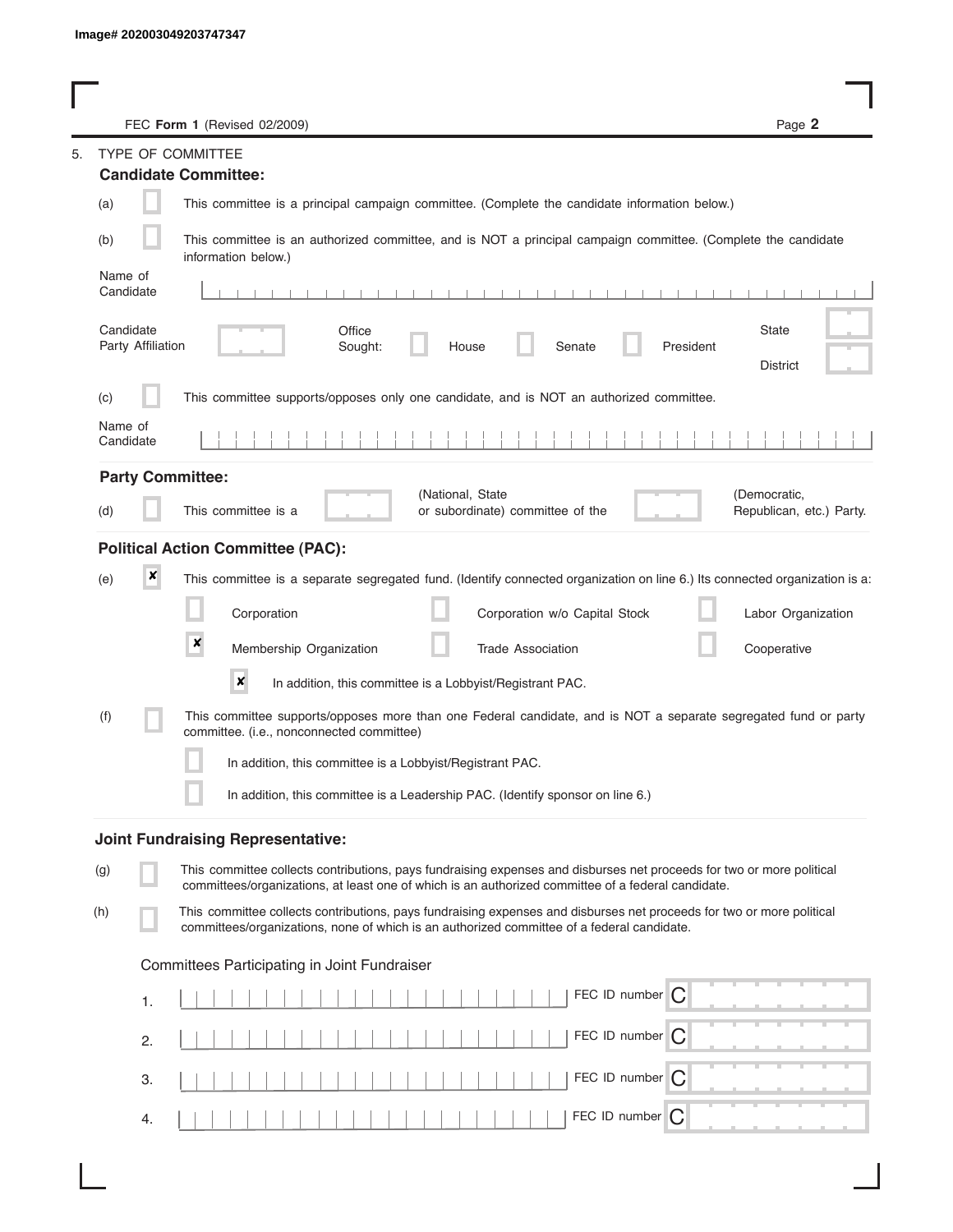FEC Form 1 (Revised 02/2009) Page 3

Write or Type Committee Name

## Image# 202003049203747348<br>
FEC Form 1 (Revised 02/2009)<br>
Write or Type Committee Name<br> **TEXAS FARM BUREAU AGFUND**

6. Name of Any Connected Organization, Affiliated Committee, Joint Fundraising Representative, or Leadership PAC Sponsor

| <b>TEXAS FARM BUREAU</b> |                     |                                 |
|--------------------------|---------------------|---------------------------------|
|                          |                     |                                 |
| <b>Mailing Address</b>   | 7420 FISH POND ROAD |                                 |
|                          | PO BOX 2689         |                                 |
|                          |                     |                                 |
|                          | <b>WACO</b>         | 76702-2689<br>ТX                |
|                          | <b>CITY</b>         | <b>ZIP CODE</b><br><b>STATE</b> |

Custodian of Records: Identify by name, address (phone number -- optional) and position of the person in possession of committee books and records. 7.

| TREASURER, , , ,  |                                                                                        |
|-------------------|----------------------------------------------------------------------------------------|
| Full Name         |                                                                                        |
| Mailing Address   | 7420 FISH POND ROAD                                                                    |
|                   | PO BOX 2689                                                                            |
|                   | 76702-2689<br>TX<br><b>WACO</b><br>$\overline{\phantom{a}}$                            |
| Title or Position | ZIP CODE<br><b>CITY</b><br><b>STATE</b>                                                |
|                   | Telephone number<br>$\hspace{0.1mm}-\hspace{0.1mm}$<br>$\hspace{0.1mm}-\hspace{0.1mm}$ |

8. Treasurer: List the name and address (phone number -- optional) of the treasurer of the committee; and the name and address of any designated agent (e.g., assistant treasurer).

| COOK, SI E., , ,<br>Full Name<br>of Treasurer    |                                                                                         |
|--------------------------------------------------|-----------------------------------------------------------------------------------------|
| Mailing Address                                  | 7420 FISH POND ROAD                                                                     |
|                                                  | <b>IPO BOX 2689</b>                                                                     |
|                                                  | <b>WACO</b><br>76702-2689<br>ТX<br>$\overline{\phantom{a}}$                             |
|                                                  | <b>ZIP CODE</b><br><b>CITY</b><br><b>STATE</b>                                          |
| Title or Position<br><b>EXCUTIVE DIRECTOR/CO</b> | 254<br>751<br>2286<br>Telephone number<br>$\hspace{0.05cm}$<br>$\overline{\phantom{a}}$ |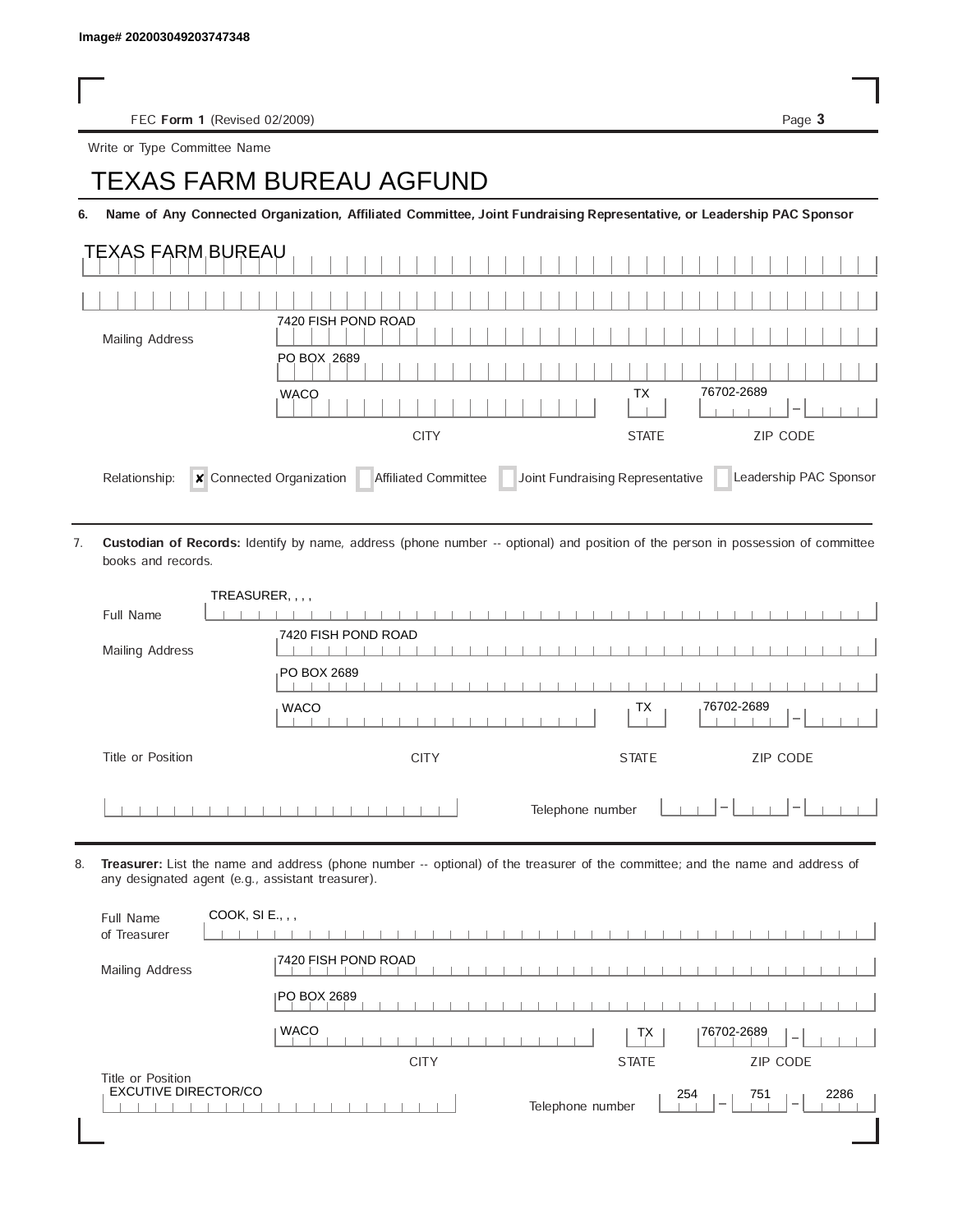| Full Name of<br>Designated<br>Agent | DAUGHTERY, CHRIS, , , |              |                  |
|-------------------------------------|-----------------------|--------------|------------------|
| Mailing Address                     | 7420 FISH POND ROAD   |              |                  |
|                                     | PO BOX 2689           |              |                  |
|                                     |                       | TX           | 76702-2689       |
|                                     | <b>WACO</b>           |              | $\hspace{0.5cm}$ |
|                                     | <b>CITY</b>           | <b>STATE</b> | ZIP CODE         |

9. Banks or Other Depositories: List all banks or other depositories in which the committee deposits funds, holds accounts, rents safety deposit boxes or maintains funds.

Name of Bank, Depository, etc.

|                                | <b>CENTRAL NATIONAL BANK</b> |                                              |
|--------------------------------|------------------------------|----------------------------------------------|
| Mailing Address                | <sub>I</sub> PO BOX 2525     |                                              |
|                                |                              |                                              |
|                                | <b>WACO</b>                  | 76702-2525<br>TX<br>$\overline{\phantom{a}}$ |
|                                | <b>CITY</b>                  | ZIP CODE<br><b>STATE</b>                     |
| Name of Bank, Depository, etc. |                              |                                              |
|                                |                              |                                              |
| Mailing Address                |                              |                                              |
|                                |                              |                                              |
|                                |                              | -                                            |
|                                | <b>CITY</b>                  | ZIP CODE<br><b>STATE</b>                     |